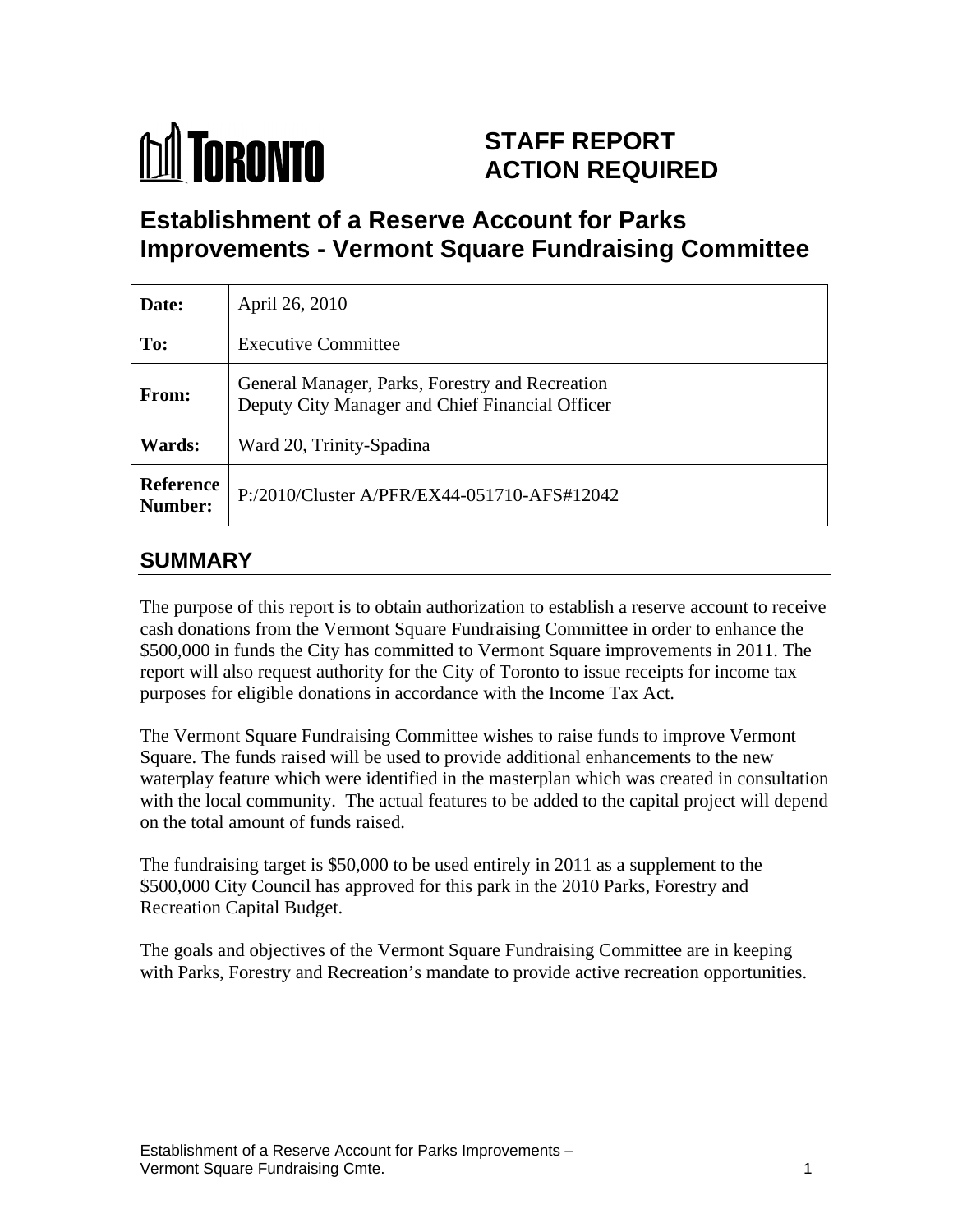## **RECOMMENDATIONS**

The General Manager of Parks, Forestry and Recreation and the Deputy City Manager and Chief Financial Officer recommend that:

- 1. in order to enhance the \$500,000 in funds the City has committed to Vermont Square improvements in 2011, the Deputy City Manager and Chief Financial Officer be authorized to establish a reserve account called the "Vermont Square Reserve" for the purpose of receiving cash donations from the Vermont Square Fundraising Committee to fund further park enhancements in Vermont Square;
- 2. Municipal Code, Chapter 227, Reserves and Reserve Funds, be amended by adding the Vermont Square reserve account to "Schedule 5 – Donations Reserves";
- 3. all donations received by the Vermont Square Fundraising Committee and by the City for Vermont Square enhancements to be held separately in the Vermont Square reserve account designated for this purpose, and receipts for income tax purposes be issued by the City of Toronto to donors for eligible donations in accordance with the Income Tax Act and City policy in this regard;
- 4. authority be granted to Parks, Forestry and Recreation to enter into an agreement, if necessary, with the Vermont Square Fundraising Committee to allow the Vermont Square Fundraising Committee to fundraise on behalf of the City of Toronto for enhancements in Vermont Square, in a form and content satisfactory to the General Manager, Parks, Forestry and Recreation and the City Solicitor; and
- 5. the appropriate City officials be authorized and directed to take the necessary action to give effect thereto; and that leave be granted for the introduction of any necessary bills in Council to give effect thereto.

#### **Financial Impact**

This report recommends the creation of a reserve to support fundraising for the purchase of a new waterplay and various park enhancements at Vermont Square. The fundraising target is \$50,000 to be used entirely in 2011 as a supplement to the \$500,000 City Council has approved for this park in the 2010 Capital Budget and 2011-2019 Capital Plan for Parks, Forestry and Recreation [CPR119-40-08]. In 2011 there will need to be a change of scope request for this project in order to increase the authorized spending to include the amount raised through donations.

No additional costs are anticipated in the Operating Budget to support these planned improvements, as new waterplay installations require the same level of Operating Budget support as the old wading pools with no additional Operating Budget costs arising from the other planned enhancements.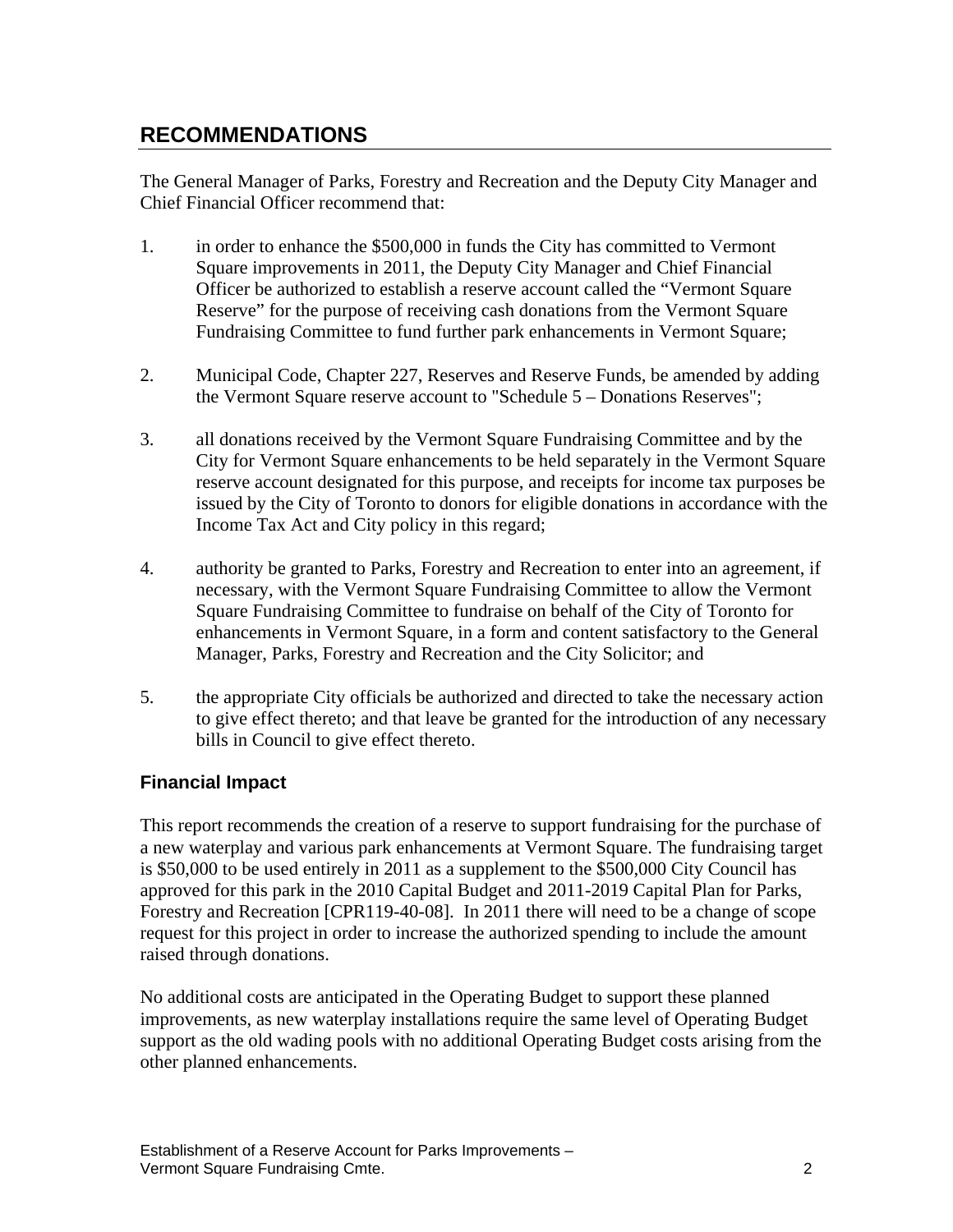The Deputy City Manager and Chief Financial Officer has reviewed this report and agrees with the financial impact information.

## **ISSUE BACKGROUND**

Vermont Square is located in the Bathurst Street and Dupont Street area of Ward 20. Parks, Forestry and Recreation staff is currently consulting with representatives from the community for the planning and implementation of park improvements comprising of waterplay improvements, walkway improvements, turf rehabilitation, playground improvements and irrigation improvements. A major scope of the work will be the replacement of the old wading pool, constructed circa 1970.

Discussions with the community regarding the waterplay project have taken place since 2009. In March 2010, representatives from the Vermont Square Fundraising Committee formally approached the Ward 20, Trinity-Spadina Councillor's office and Parks, Forestry and Recreation (PF&R) to request assistance in identifying the means for implementing a waterplay and other related park improvements funded by community contributions.

The Parks Branch of PF&R is in support of the proposed fundraising initiative and is prepared to work with the committee to design and construct the new waterplay; the actual project scope will be dependent on the actual amount of funds raised by the community.

# **COMMENTS**

The master plan design and cost estimates for this new waterplay and park enhancement project have not been completed, but it is likely that the fundraising target of \$50,000 combined with the \$500,000 the City has committed to the park in 2011 will be adequate to enhance this project.

It is being recommended that the Vermont Square Fundraising Committee be authorized to raise the necessary funds on the City's behalf. Therefore, it is necessary to establish a donation reserve to hold the funds until such time as the PF&R Capital Budget can be adjusted. Such a reserve would be called the Vermont Square Reserve and would have the following criteria:

- (a) Statement of Purpose: To receive cash donations from the Vermont Square Fundraising Committee to fund further park enhancements in Vermont Square.
- (b) Service Area or Beneficiary of the Program: Parks, Forestry and Recreation shall have primary responsibility for the reserve account.
- (c) Contribution Policy: Funds from donors will be deposited as received in the reserve account and the City will provide income tax receipts to all donors pursuant to City policies.